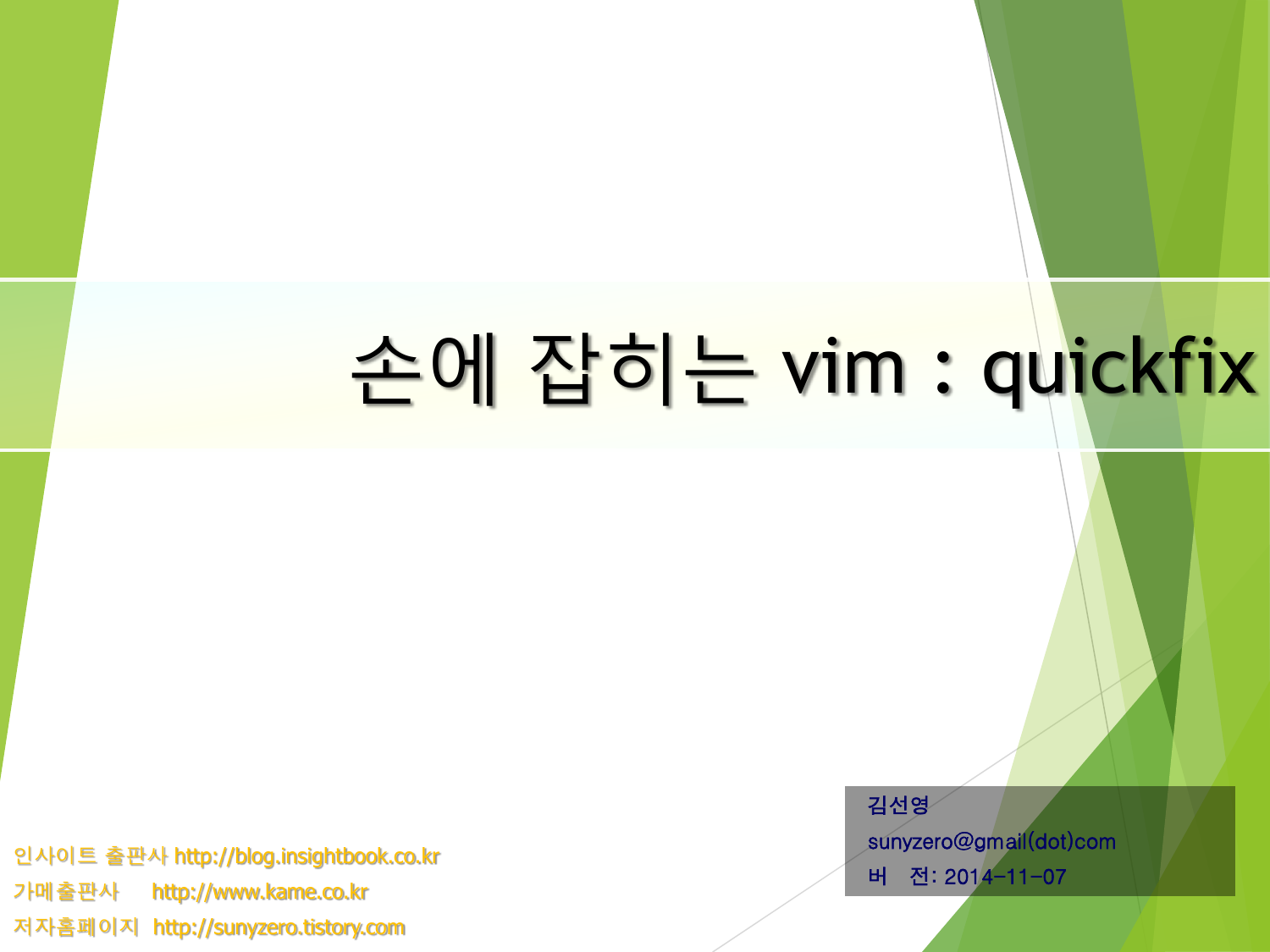# vim quickfix

#### \* make를 이용하여 컴파일, 링킹 에러 감지

- ▶ compiler, linker의 에러 메시지를 vim이 자동으로 해석한다.
	- 전체조건 : header와 선언 관계는 명확해야 한다.

▶ 예제 : myerr.c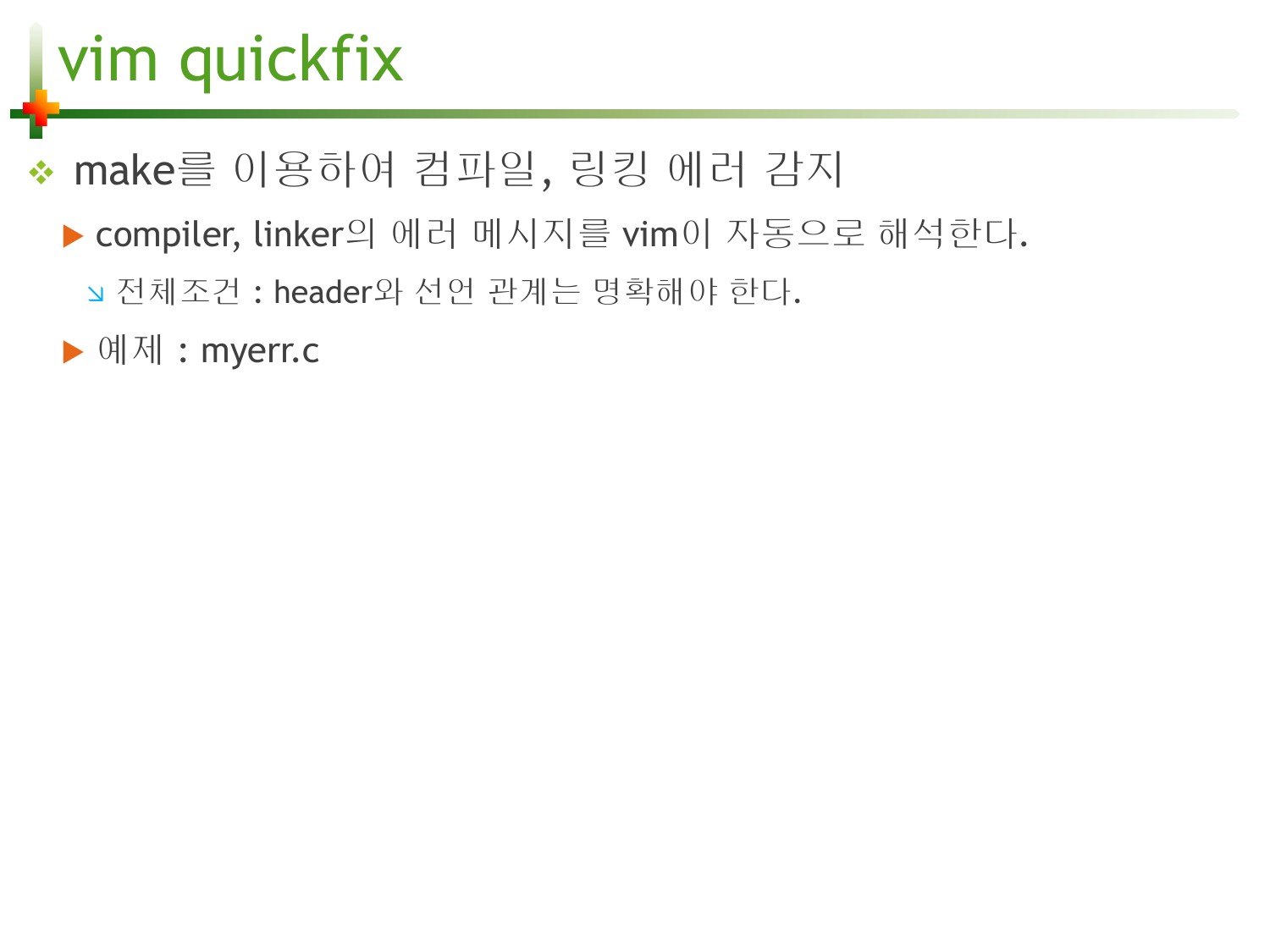### Practice

#### ◆ 예제 프로그램 : myerr.c

```
#include <stdio.h>
int main()
{
    print_hello();
    return 0;
}
void print_hello()
{
    printf("Hello world\n");
}
```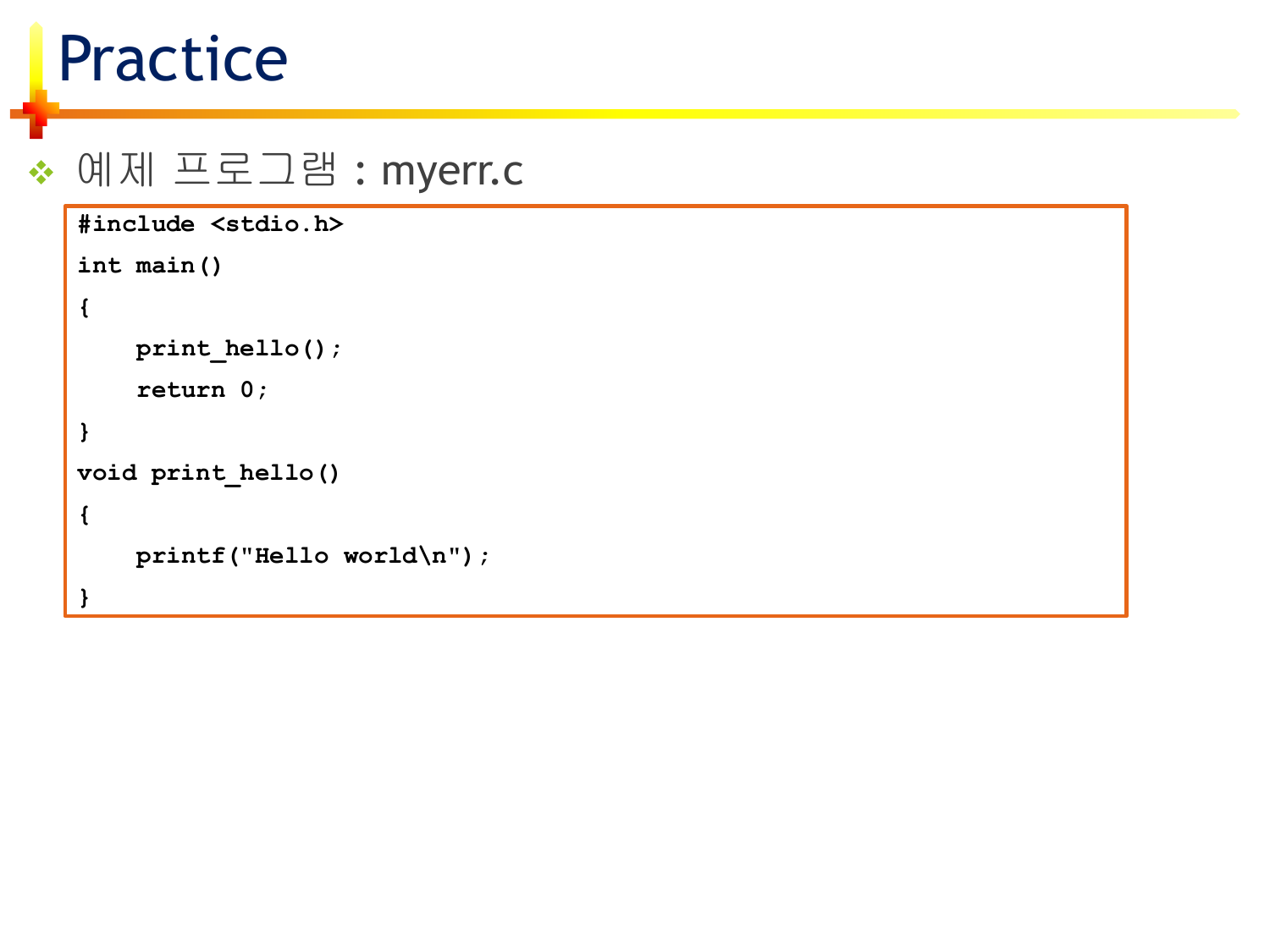### Practice (con't)

#### ◆ 예제 프로그램 빌드

| \$ make myerr                                                                                                                                                                                              |
|------------------------------------------------------------------------------------------------------------------------------------------------------------------------------------------------------------|
| myerr.c -o myerr<br>cc                                                                                                                                                                                     |
| myerr.c:8: warning: conflicting types for 'print hello'                                                                                                                                                    |
| myerr.c:4: note: previous implicit declaration of 'print hello' was here                                                                                                                                   |
| $$$ make $-B$ myerr<br>매번 밖에서 컴파일 후에<br>-o myerr<br>myerr.c<br>cc<br>다시 들어와서 해당 라인을 찾을 것인가?<br>myerr.c:8: warning: conflicting<br>myerr.c:4: note: previous implicit declaration of 'print hello' was here |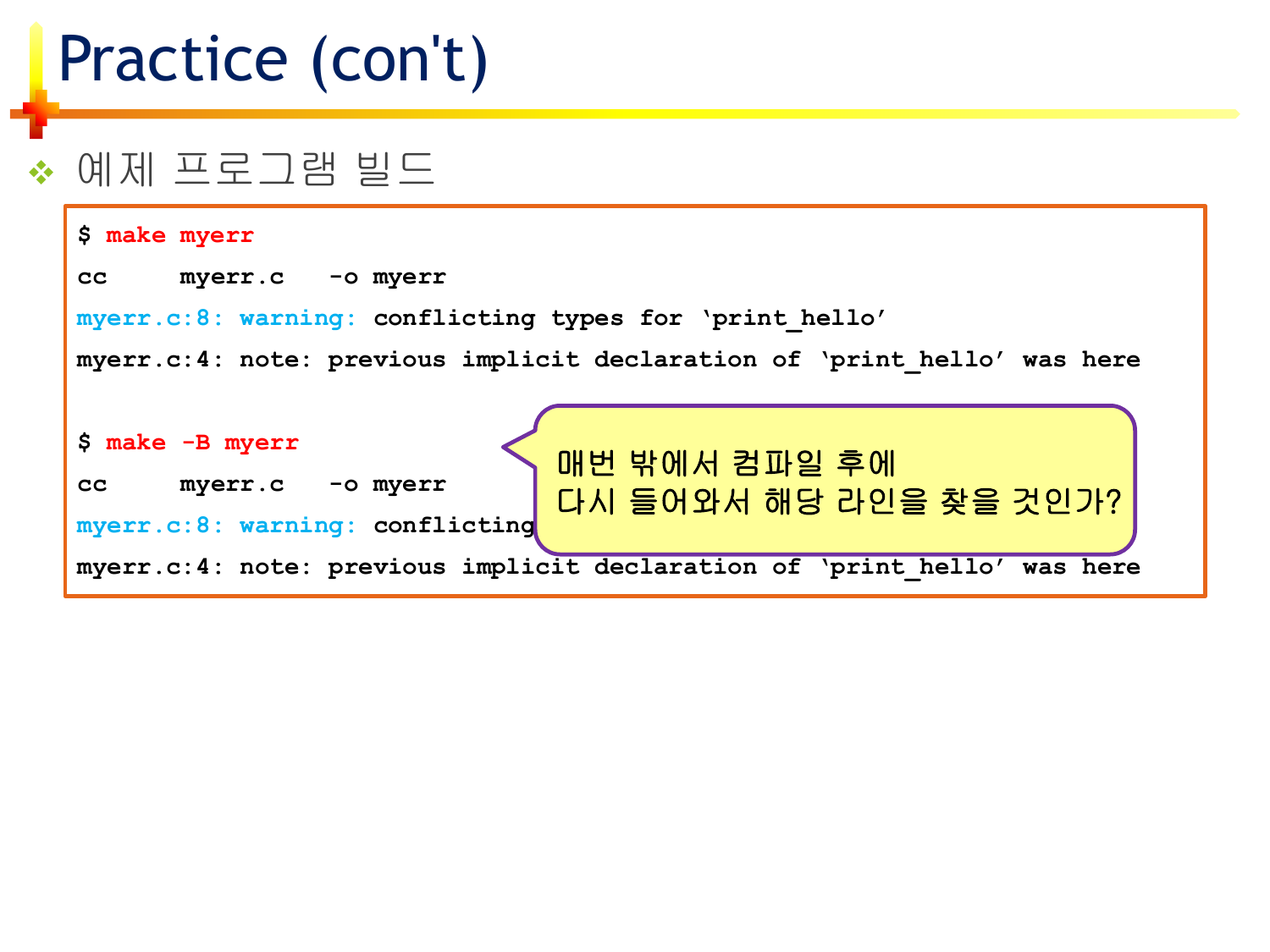# build on vim

#### ◆ shell 명령을 fork-exec로 실행해도 되지만...

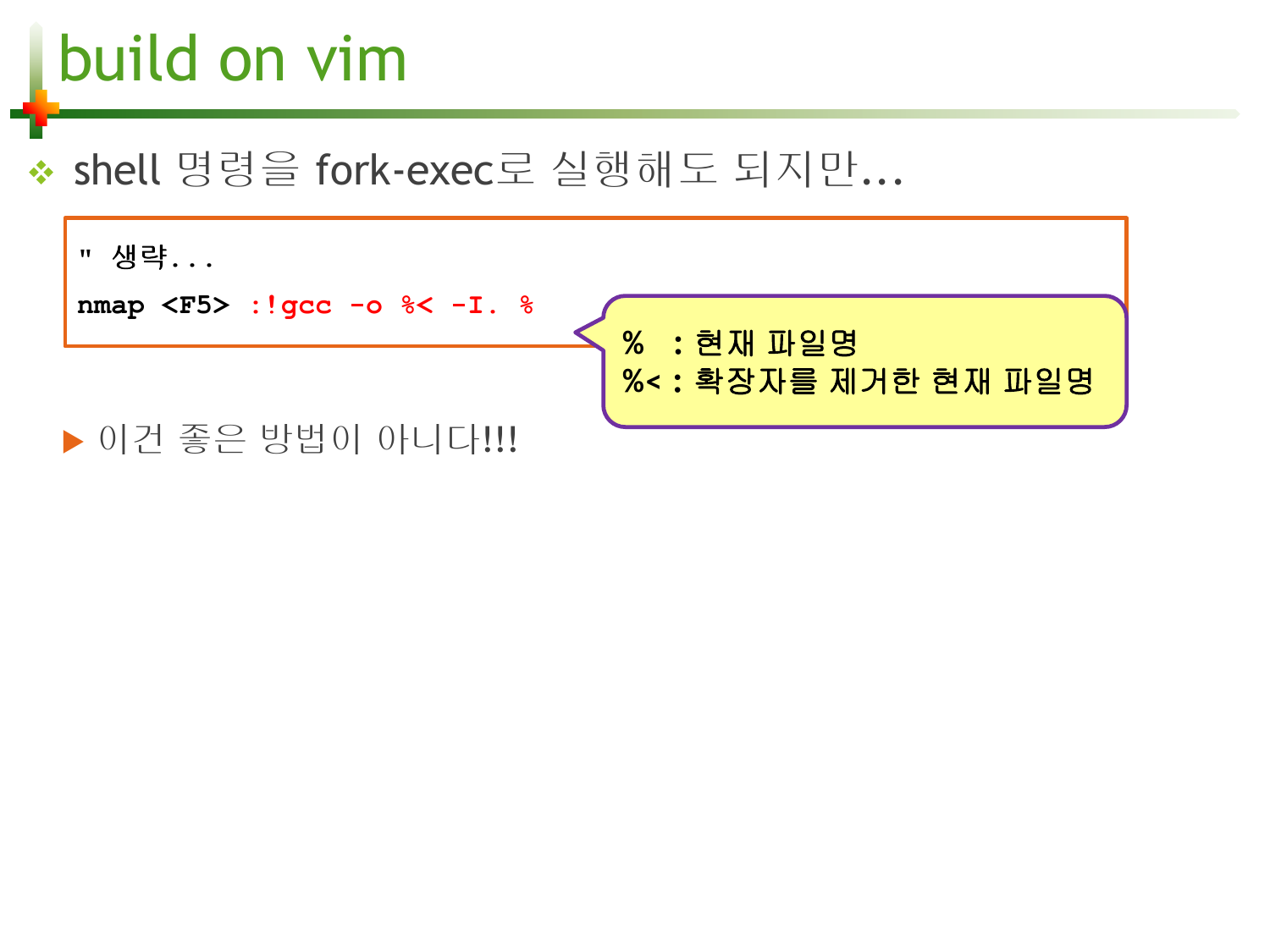# build on vim : quickfix

#### 프로그래머의 quick-fix



cnext / cprev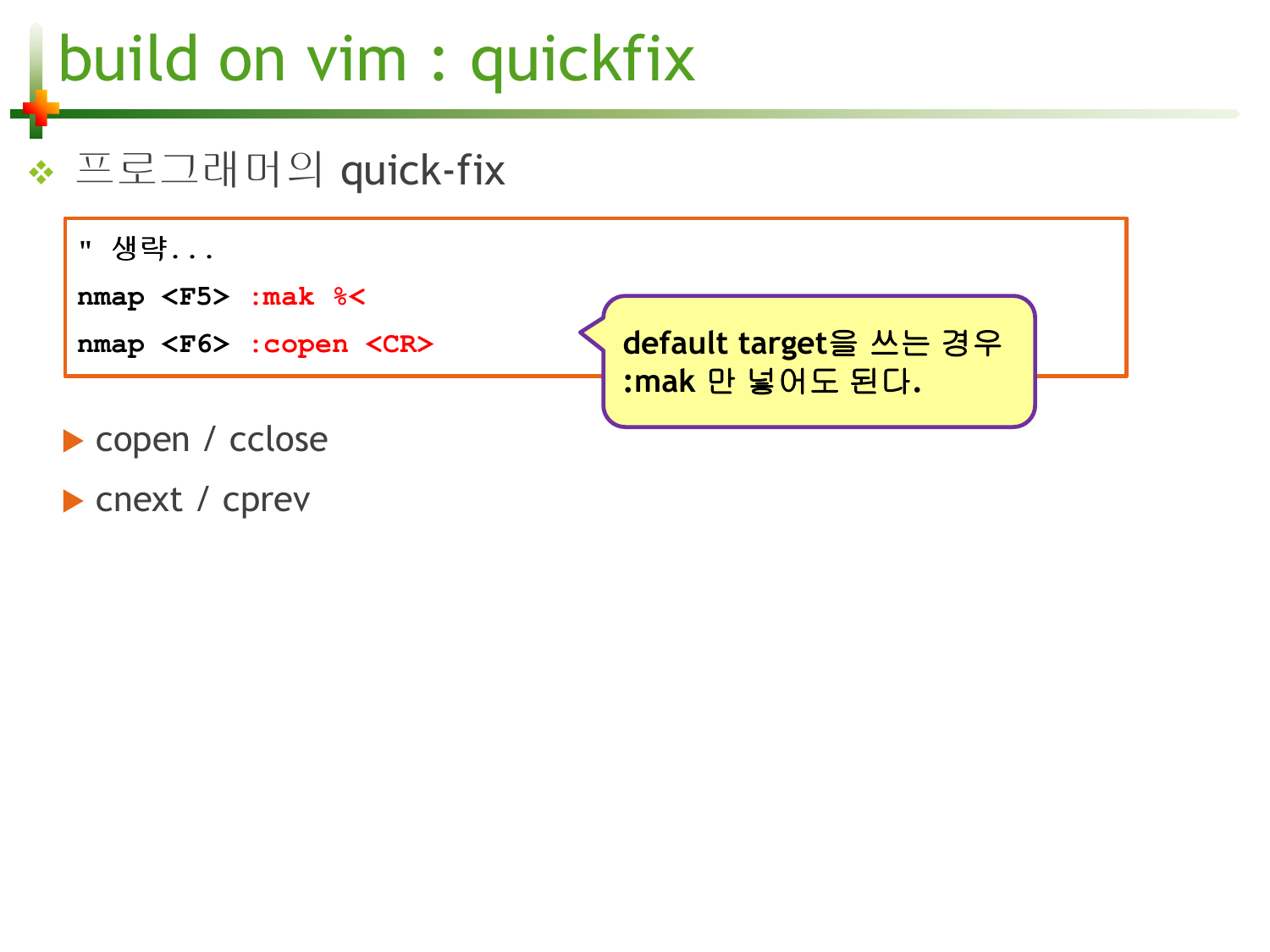## Practice (con't)

#### **☆ quickfix 빌드 : <F5>를 누르자**

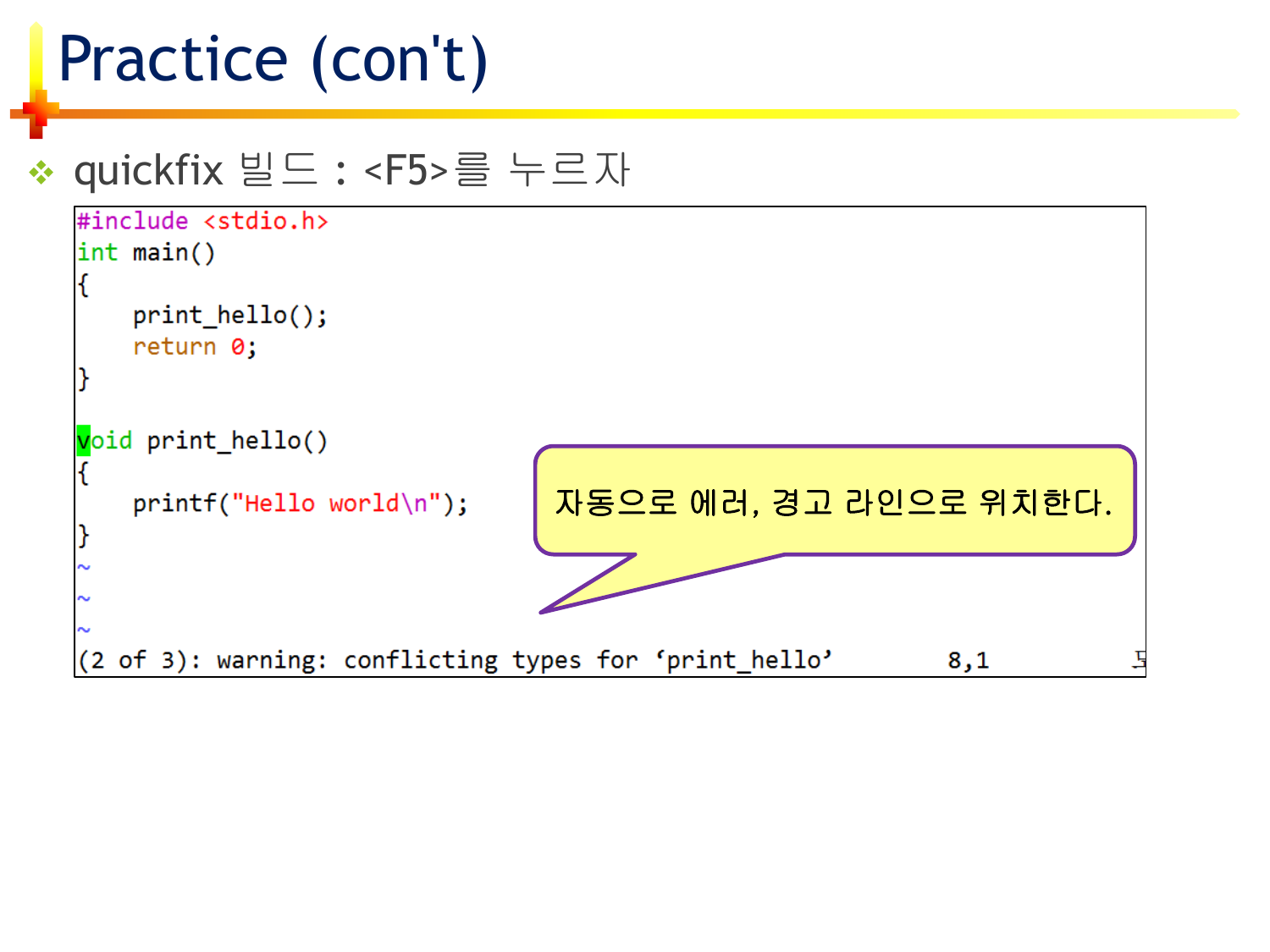### Practice (con't)

#### ◆ quickfix 빌드 : <F6>을 누르자

| return 0;                                                                |                                                    |
|--------------------------------------------------------------------------|----------------------------------------------------|
| void print hello()                                                       |                                                    |
| $printf("Hello world\n')$ ;                                              | 엔터를 치면 해당 라인으로 이동<br>코드창과 Quickfix List창 사이의 이동키는? |
| myerr.c                                                                  | 마호<br>8,1                                          |
| <b>CC</b><br>myerr.c -o myerr                                            |                                                    |
| myerr.c 8  warning: conflicting types for 'print_hello'                  |                                                    |
| myerr.c 4  note: previous implicit declaration of 'print hello' was here |                                                    |
| [Quickfix List]                                                          |                                                    |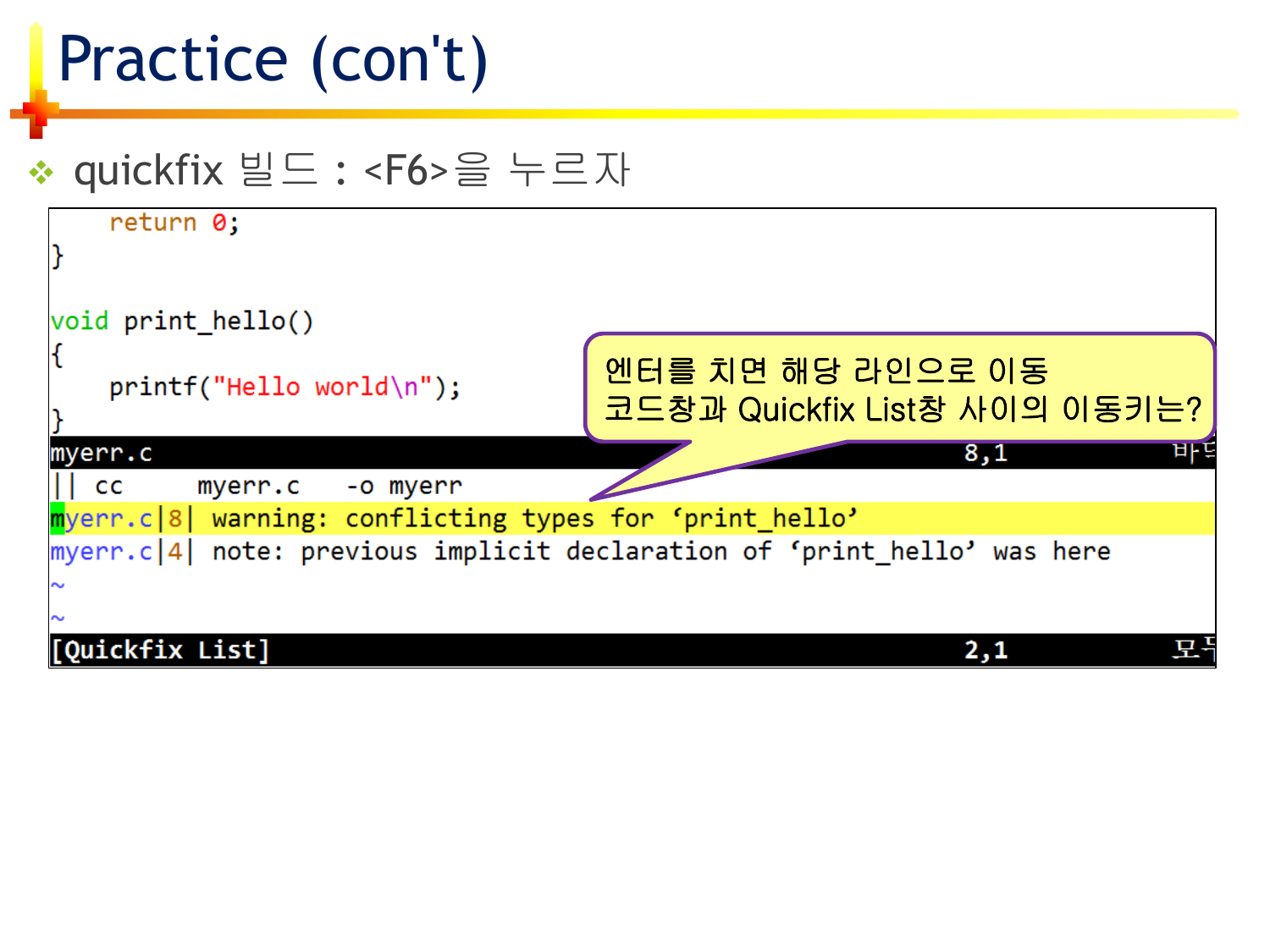### Practice2

#### ◆ 예제 프로그램 : myerr2.c

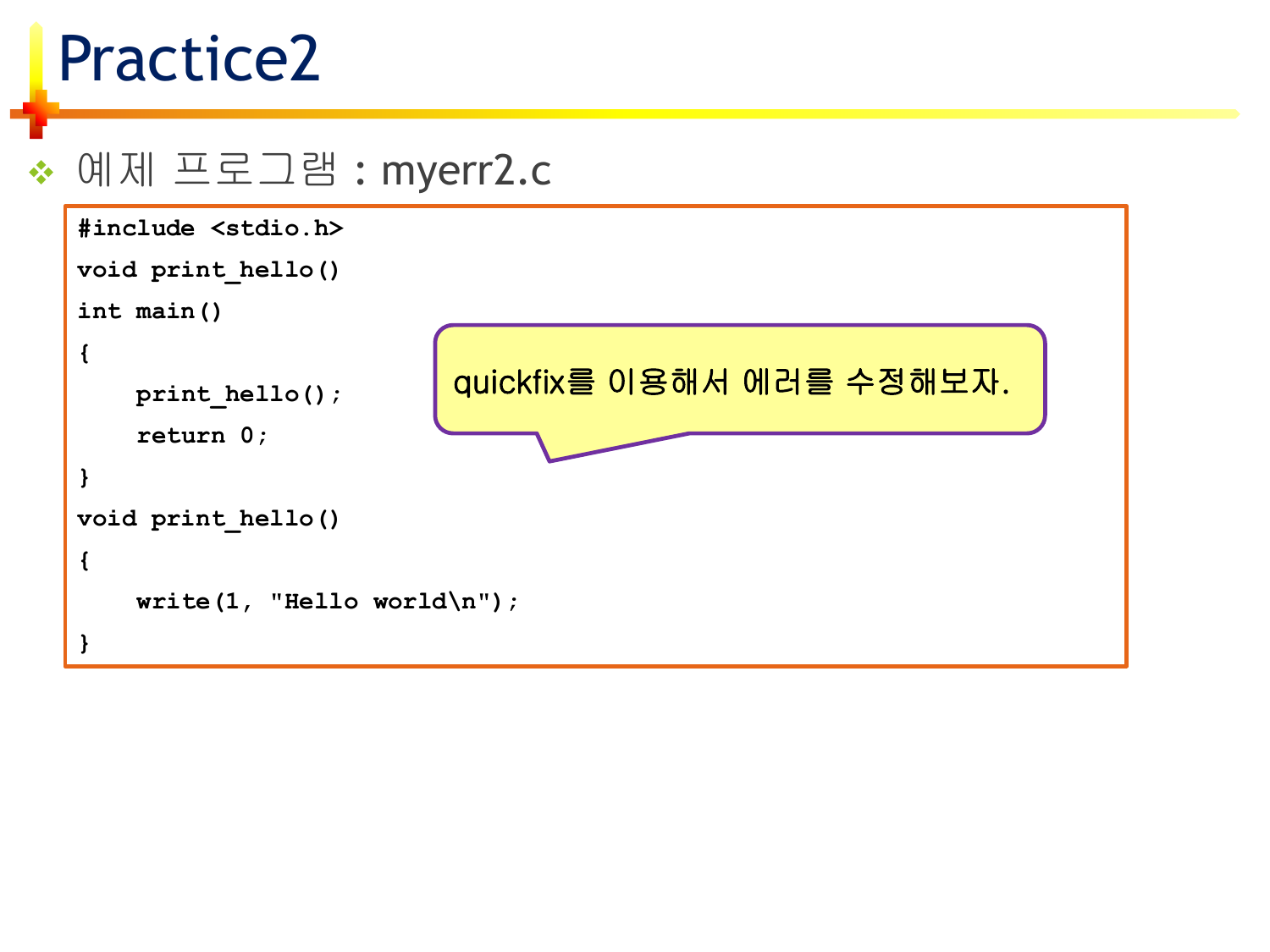quickfix : list

| 명령어               | 설명                            |
|-------------------|-------------------------------|
| : mak [make args] | make를 실행한다.                   |
| : cnext           | next error로 이동한다.             |
| : cprev           | previous error로 이동한다.         |
| : copen           | 분할창으로 quickfix list 를 오픈한다.   |
| :cclose           | 분할창으로 열린 quickfix list 를 닫는다. |